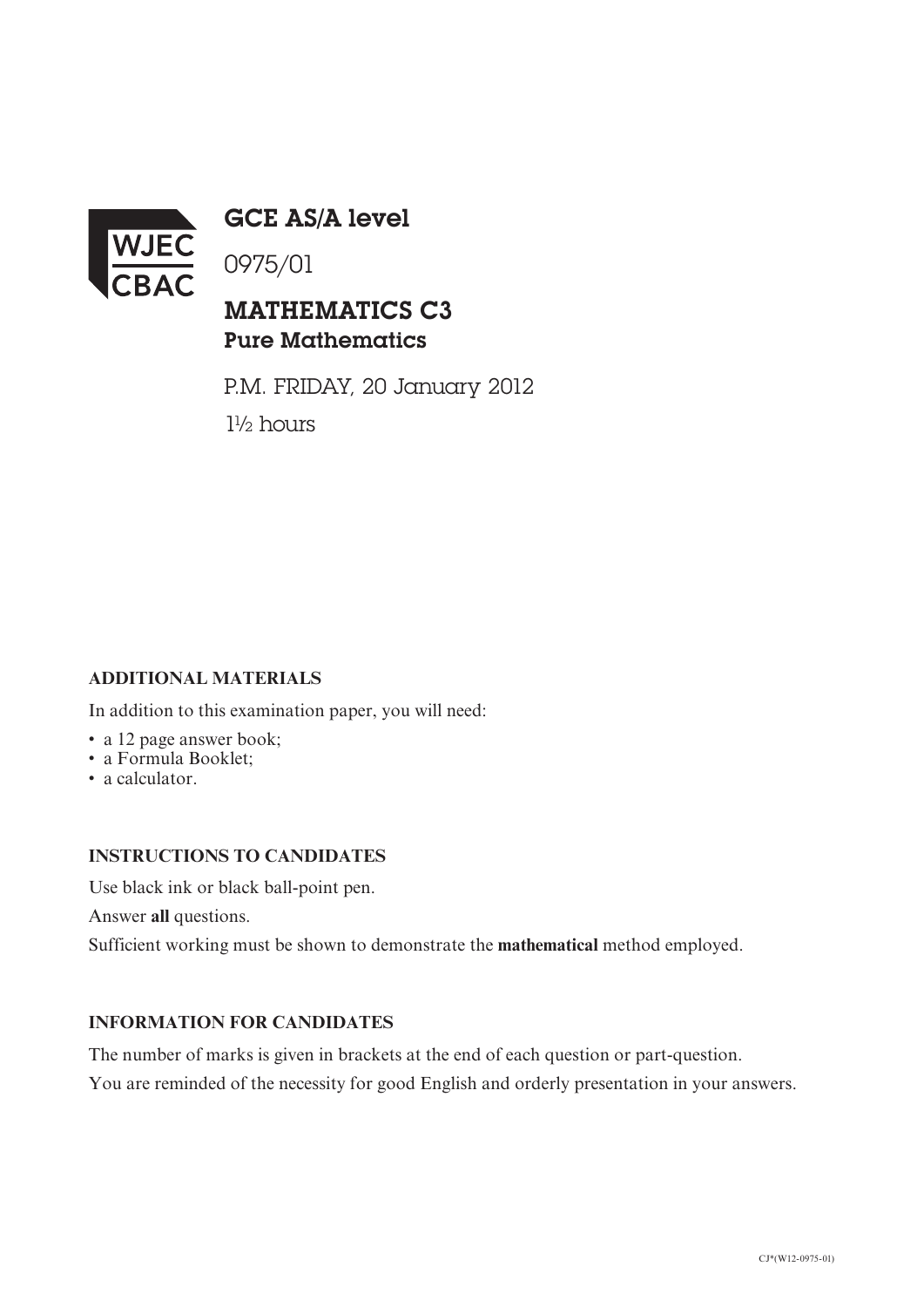**1.** *(a)* Use Simpson's Rule with five ordinates to find an approximate value for the integral

$$
\int_0^{\frac{\pi}{3}} \cos^2 x \, dx.
$$

Show your working and give your answer correct to four decimal places. [4]

*(b)* **Use your answer to part** *(a)* to deduce an approximate value for the integral

$$
\int_0^{\frac{\pi}{3}} \sin^2 x \, dx. \tag{2}
$$

**2.** *(a)* Show, by counter-example, that the statement

$$
\sin(\theta + \phi) \equiv \sin \theta + \sin \phi
$$

is false.  $[2]$ 

*(b)* Find all values of  $\theta$  in the range  $0^{\circ} \le \theta \le 360^{\circ}$  satisfying

$$
\sec^2 \theta + 8 = 4 \tan^2 \theta + 5 \sec \theta. \tag{6}
$$

**3.** *(a)* A function is defined parametrically by (i) Find  $\frac{dy}{dx}$  in terms of *t*.  $x = 3t^2$ ,  $y = t^6 - 4t^3$ . d *y x*

- (ii) Given that  $\frac{dy}{dx} = \frac{7}{2}$ , show that  $2t^4 4t 7 = 0$ . [5] d  $\frac{y}{x} = \frac{7}{2}$ , show that  $2t^4 - 4t - 7 = 0$
- *(b)* Show that the equation

$$
2t^4 - 4t - 7 = 0
$$

has a root  $\alpha$  between 1 and 2.

The recurrence relation

$$
t_{n+1} = \left(\frac{4t_n + 7}{2}\right)^{\frac{1}{4}}
$$

with  $t_0 = 1.6$  can be used to find  $\alpha$ . Find and record the values of  $t_1, t_2, t_3, t_4$ . Write down the value of  $t_4$  correct to five decimal places and prove that this is the value of  $\alpha$  correct to five decimal places. [7]  $t_0 = 1.6$  can be used to find  $\alpha$ α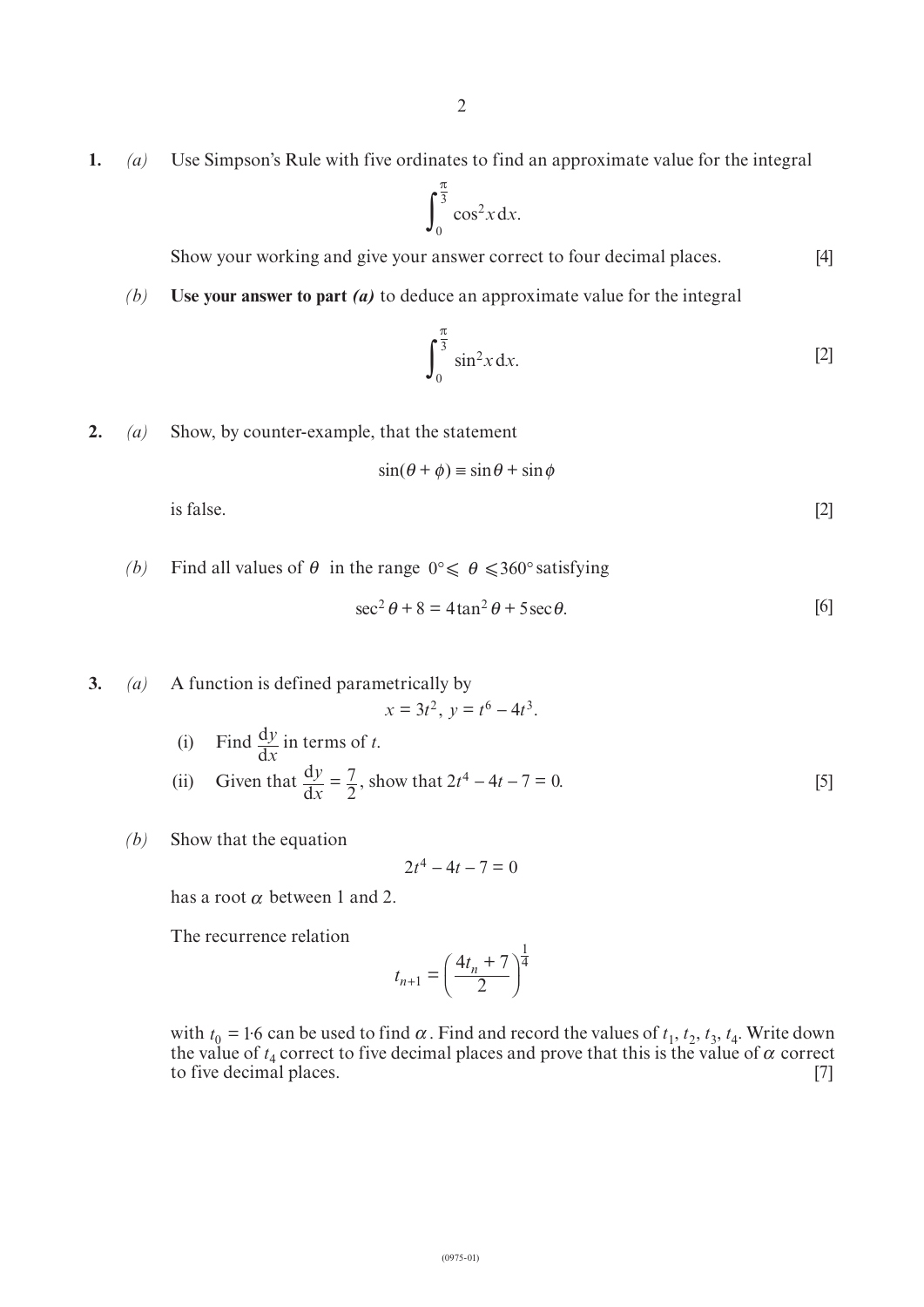- 3
- **4.** Given that  $x^2y^2 + x^4 + 6 = 2y^3 + 2x$ , find the value of  $\frac{dy}{dx}$  at the point (2, 3). [4] *y x*
- **5.** Differentiate each of the following with respect to *x*, simplifying your answer wherever possible.
	- (a)  $\tan^{-1}4x$  (b)  $e^{x^3}$  [2], [2]

(c) 
$$
x^5 \ln x
$$
 (d)  $\frac{3-2x^2}{5-4x^2}$  [3], [3]

**6.** *(a)* Find each of the following, simplifying your answer wherever possible.

(i) 
$$
\int \sin\left(\frac{x}{4}\right) dx
$$
, (ii)  $\int e^{\frac{2x}{3}} dx$ , (iii)  $\int \frac{7}{8x - 2} dx$ . [6]

(b) Evaluate 
$$
\int_{1}^{9} \frac{3}{\sqrt{5x+4}} dx.
$$
 [4]

- **7.** Solve the following.
	- $(a) |4x-5| \ge 3,$  [3]

(b) 
$$
(3|x|+1)^{\frac{1}{3}} = 4.
$$
 [2]

- **8.** The function *f* is defined by  $f(x) = e^x$ .
	- (*a*) Sketch the graph of  $y = f(x)$ . Write down the coordinates of the point of intersection of the graph with the *y*-axis. [2]
	- *(b)* Using a separate set of axes,
		- (i) sketch the graph of  $y = f(3x) 4$ , indicating the behaviour of your graph for large negative values of *x*,
		- (ii) write down the coordinates of the point of intersection of the graph with the *y*-axis,
		- (iii) find the *x*-coordinate of the point of intersection of the graph with the *x*-axis. Give your answer correct to three decimal places. [4]
- **9.** The function *f* has domain  $\begin{bmatrix} 6, \infty \end{bmatrix}$  and is defined by

$$
f(x) = 3 - \frac{1}{\sqrt{x-2}}.
$$

- (a) Find an expression for  $f^{-1}(x)$ . [4]
- *(b)* Write down the domain of  $f^{-1}$ . [2]

# **TURN OVER**